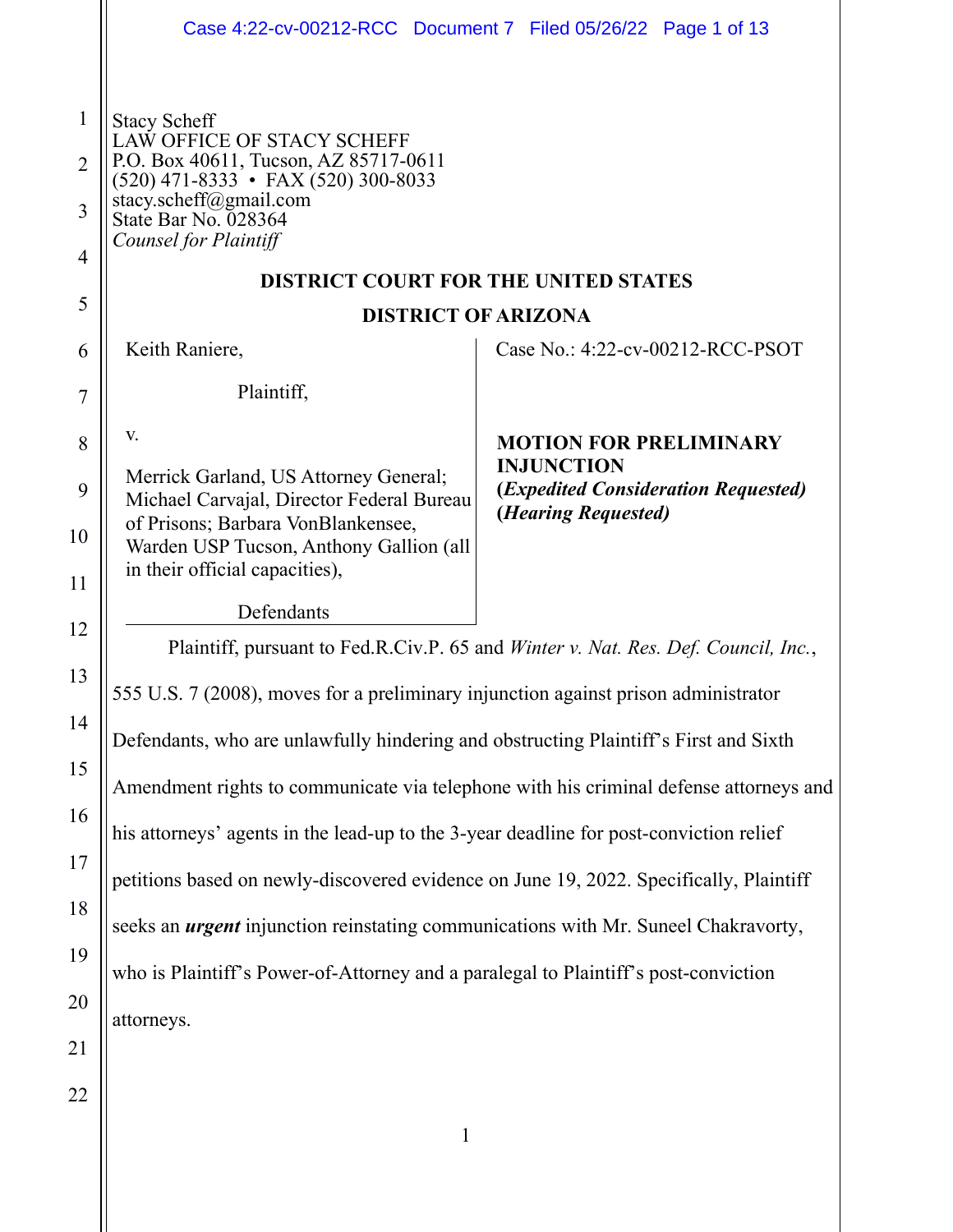Plaintiff Keith Raniere is a prisoner at the U.S. Penitentiary in Tucson. Plaintiff was convicted on June 19, 2019, therefore the 3-year deadline for post-conviction relief petitions regarding newly-discovered evidence is rapidly approaching on June 19, 2022. Since January of 2021, Plaintiff's legal team has communicated regularly with Plaintiff from within the Tucson Penitentiary. The purpose of these communications is primarily to develop a strategy to attack Plaintiff's underlying conviction and sentence.

Mr. Suneel Chakravorty, a non-lawyer who serves as both Plaintiff's power-ofattorney and as an aide to Plaintiff's post-conviction attorneys, was able to call and visit with Plaintiff during the first several months of 2021. Exhibit 1,  $\P$ [1, 20. However, on May 2, 2021, prison authorities revoked Mr. Chakravorty's in-person visitation privileges without explanation, leaving Mr. Chakravorty with the ability to speak with Plaintiff only by telephone on a recorded, non-privileged phone line. Doc. 3, p.4.

Despite this hindrance, Mr. Chakravorty continued to assist Plaintiff in attacking his conviction. Exh. 1,  $\P$  21-23. Among other things, Mr. Chakravorty hired the California-based criminal defense firm of Tully & Weiss. Exh. 1, ¶¶ 27-33. Today, attorney Joseph Tully is working to bring to the criminal court's attention potential errors that corrupted the jury trial, and led to Plaintiff's conviction. Mr. Chakravorty continues to serve a central role in the communications between and within the legal team. Exh. 1, ¶¶ 34-36. While Plaintiff was able to speak with Mr. Chakravorty using a non-attorney line, the non-confidential nature of this line necessarily limited the range of discussion between the two men, and any conversations they wished to remain private had to be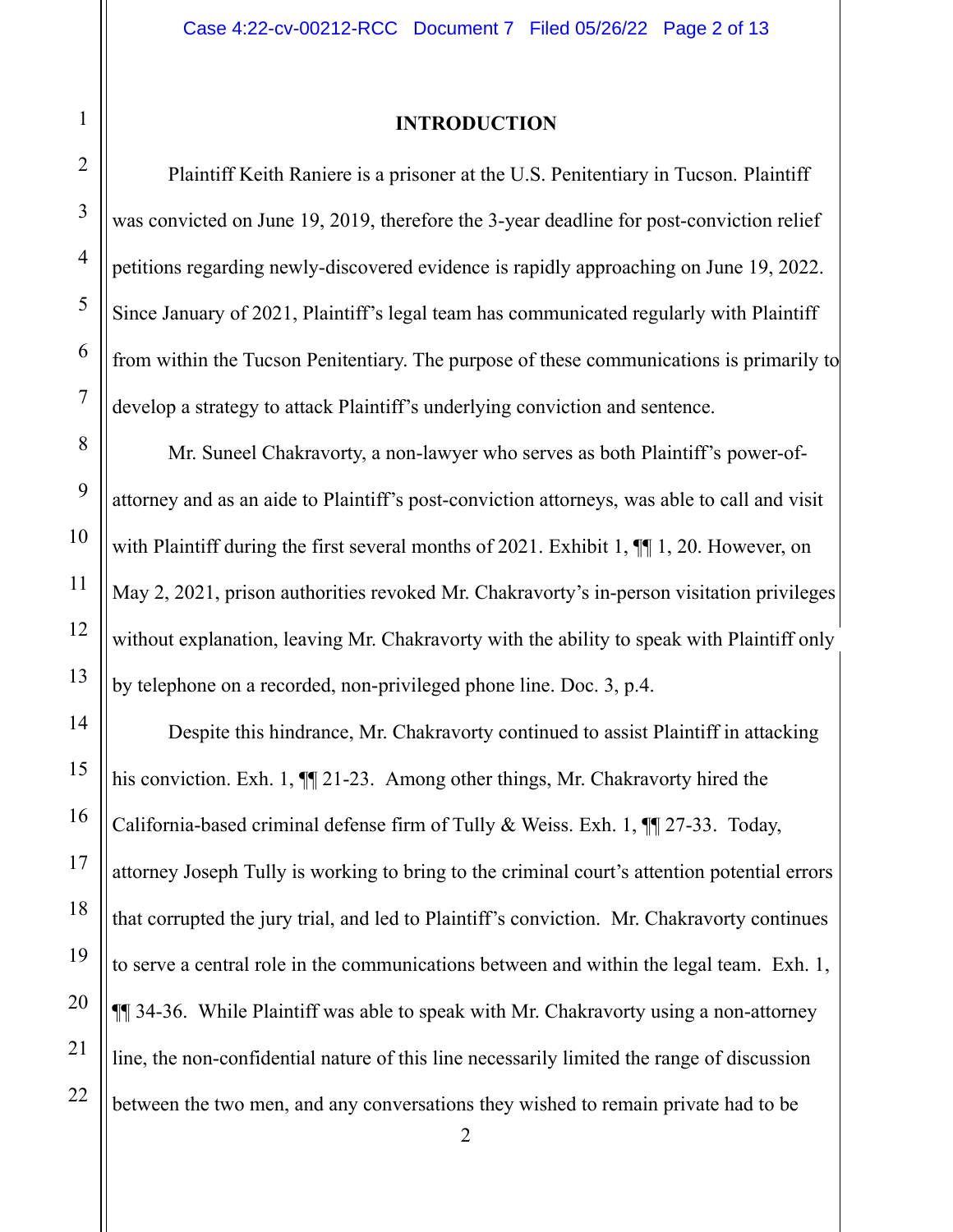arranged directly with the attorneys. Consequently, Plaintiff's lawyers are being hindered in their representation just as the deadline for post-conviction relief based on newlydiscovered evidence is expiring.

Mr. Chakravorty is not merely a trusted confidant; his unique knowledge proved critical to the lawyers' extensive factual research that culminated on May 3, 2022 with the filing of a motion for a new criminal trial, pursuant to Fed.R.Crim.P. 33. Mr. Chakravorty, a Harvard-trained mathematician with knowledge of computer science, (Exh. 1,  $\P$ [2-5) assisted the Law Office of Tully & Weiss for several months in preparing the motion (Exh. 1, ¶¶ 27-31). Among other things, Mr. Chakravorty marshaled the assistance of subject-matter experts and helped interpret complex and voluminous computer data. Exh.1,  $\P$  21-23, 29-31. These unique skills allowed the team to assess the accuracy and reliability of the FBI's computer forensic work - the foundation upon which the federal prosecutors had built their case. Mr. Chakravorty's assistance proved so essential that the Law Office of Tully & Weiss considered him to be a member of the legal defense team and gave him the position of paralegal to the team. Exh. 1, ¶ 28.

In addition to searching for any additional grounds for relief before the expiration of the deadline, Plaintiff's legal team is preparing for a hearing on the petition already filed. Just a day after Plaintiff's attorneys filed the petition, prison officials in Tucson informed Plaintiff that he would no longer be permitted to speak with Mr. Chakravorty on *any* phone line, recorded or otherwise. At the same time, Plaintiff was informed that *all* of his non-attorney contacts were to be "scrubbed" - eliminated from the pre-approved list

3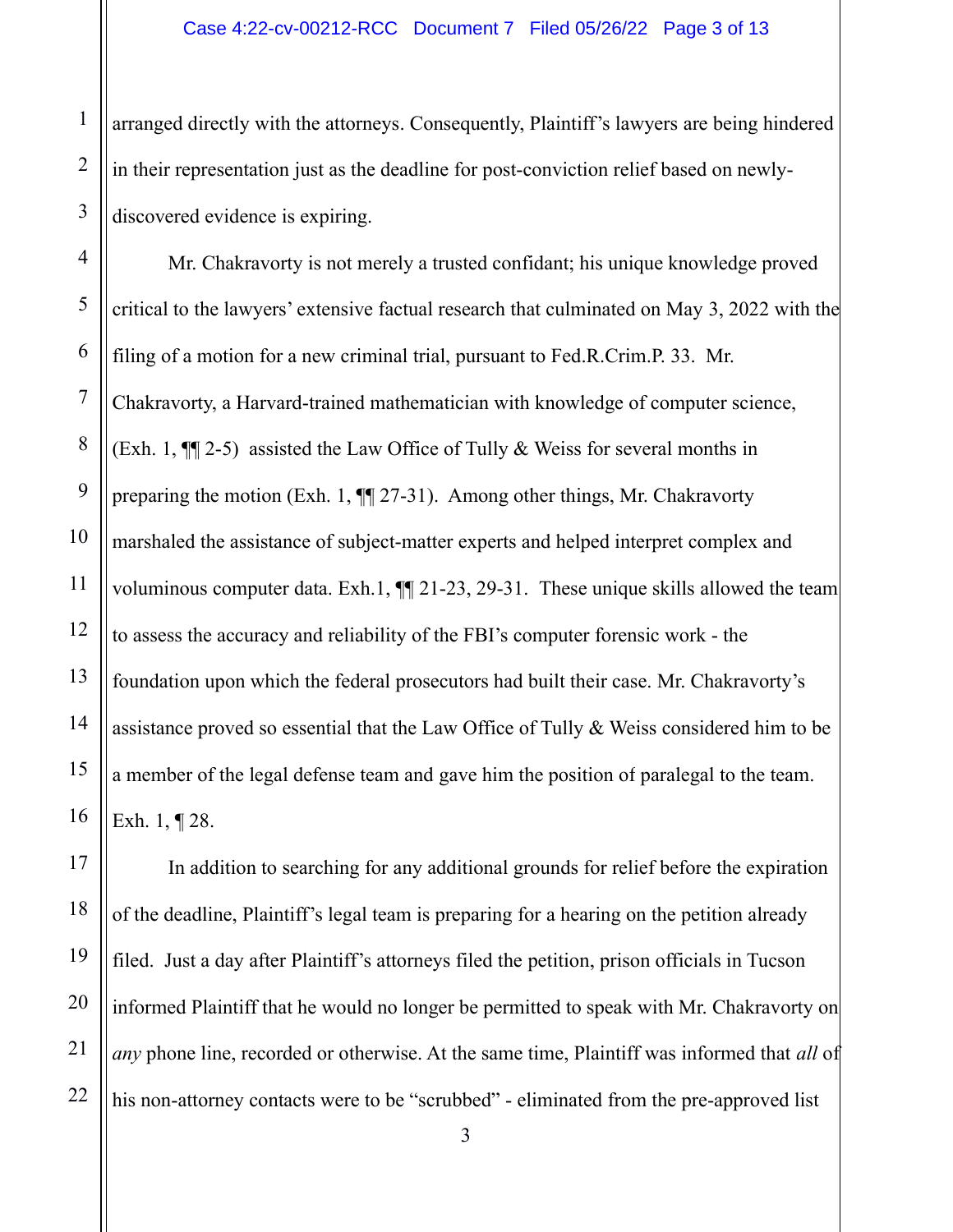of call recipients, effectively cutting Plaintiff off from the outside world. Again, no explanation was provided. This latest move cuts Plaintiff off from the lynchpin of his legal team in the precise moment when Plaintiff must present all new evidence of innocence or forever hold his peace.

## **LEGAL STANDARD**

Plaintiffs seeking a preliminary injunction generally must show that (1) their claims are likely to succeed on the merits; (2) they will likely suffer irreparable harm without an injunction; (3) the balance of equities tips in their favor; and (4) the public interest favors an injunction. *Winter v. Natural Resources Defense Council, Inc.*, 555 U.S. 7, 20 (2008); *American Trucking Associations Inc. v. City of Los Angeles*, 559 F.3d 1046, 1052 (9th Cir. 2009).

The Ninth Circuit allows the above factors to be weighed using a sliding scale approach, whereby a strong showing in one factor may counterbalance a weaker showing in another. *E.g. Alliance for the Wild Rockies v. Cottrell*, 632 F.3d 1127, 1131 (9th Cir. 2010); *Gilder v. PGA Tour, Inc.*, 936 F.2d 417, 422 (9th Cir. 1991) ("plaintiffs must show either (1) a likelihood of success on the merits and the possibility of irreparable injury, or (2) the existence of serious questions going to the merits and balance of hardships tipping in their favor").

For example, "if a plaintiff can only show that there are 'serious questions going to the merits' – a lesser showing than likelihood of success on the merits – then a preliminary injunction may still issue if the 'balance of hardships tips sharply in the plaintiff's favor,' and the other two *Winter* factors are satisfied." *Tenorio-Serrano v.* 

1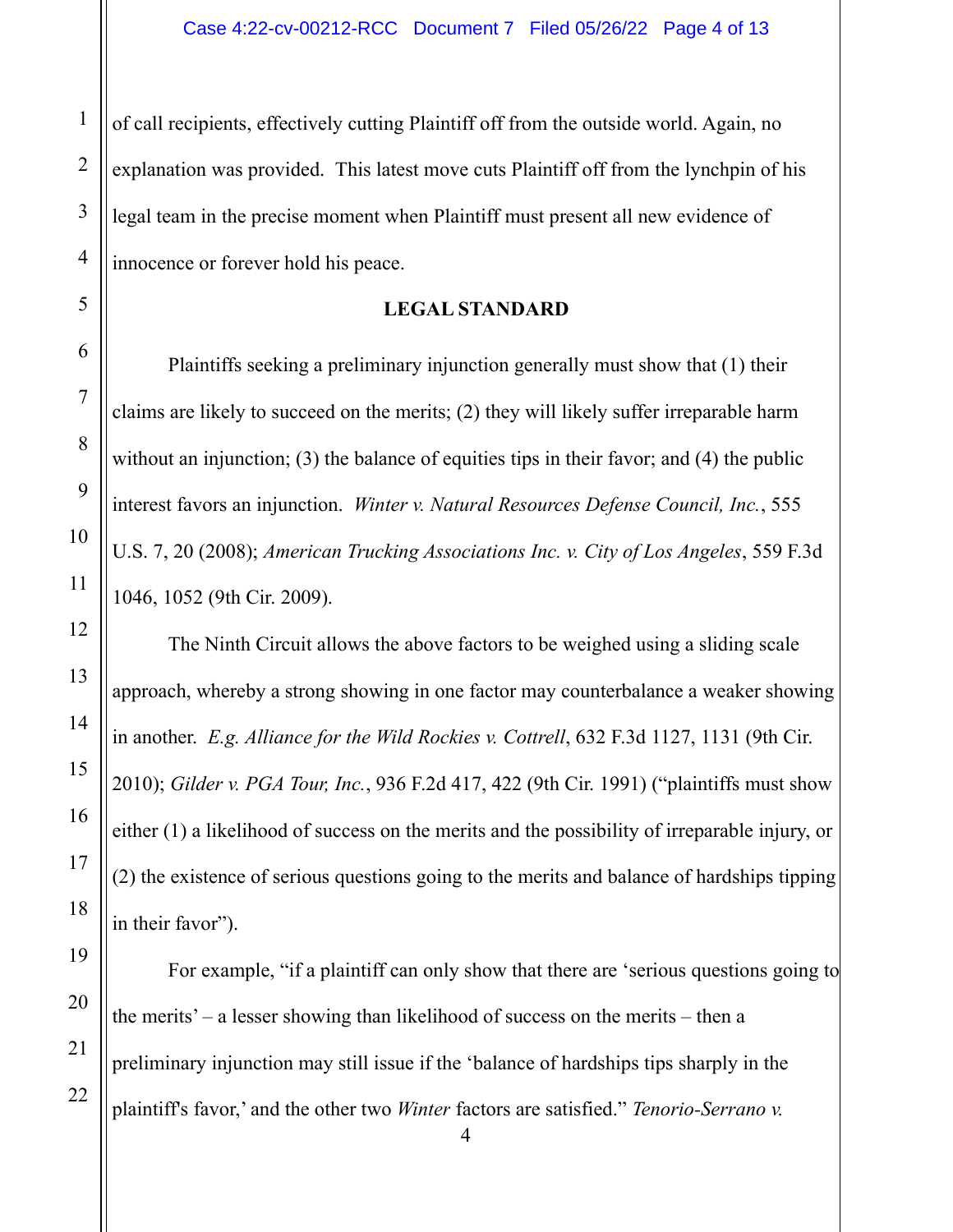*Driscoll*, 324 F. Supp. 3d 1053, 1058 (D. Ariz. 2018) *(quoting Shell Offshore, Inc. v. Greenpeace, Inc.*, 709 F.3d 1281, 1291 (9th Cir. 2013). In demonstrating that there are "serious questions", a plaintiff need not demonstrate a probability of success on the merits but only a "fair chance of success on the merits." *Cascadia Wildlands v. Scott Timber Co.*, 715 F. App'x 621, 624-25 (9th Cir. 2017) (*quoting Republic of the Philippines v. Marcos*, 862 F.2d 1355, 1362 (9th Cir. 1988)). Plaintiff here has amply demonstrated a likelihood of success on the merits of his First and Sixth Amendment claims. Yet even if this Court were to find that Plaintiff has demonstrated a slightly less forceful showing on the merits, this Court may still grant preliminary injunctive relief with a concomitant finding that the balance of hardships tip sharply in Plaintiff's favor. Under either rubric, all four *Winter* factors weigh in favor of the requested temporary restraining order, and relief should be granted. **A. PLAINTIFF IS LIKELY TO SUCCEED ON THE MERITS OF HIS CLAIM IN COUNT I, ASSERTING THAT DEFENDANTS ARE ACTIVELY FRUSTRATING AND INTERFERING WITH HIS FIRST AMENDMENT RIGHT OF ACCESS TO THE COURTS.** *1. Prisoners Have a First Amendment Right to Communicate by Telephone with their Criminal Defense Attorneys.* Prisoners have a First Amendment right of access to the courts. Naturally, this right encompasses a prisoner's right to communicate with their attorneys - particularly those attorneys whose legal assistance involves "attack[ing] their sentences, directly or collaterally[.]" *Hebbe v. Pliler*, 627 F.3d 338, 343 (9th Cir. 2010) (internal citations omitted). While the First Amendment "does not guarantee inmates the wherewithal to 1 2 3 4 5 6 7 8 9 10 11 12 13 14 15 16 17 18 19 20 21 22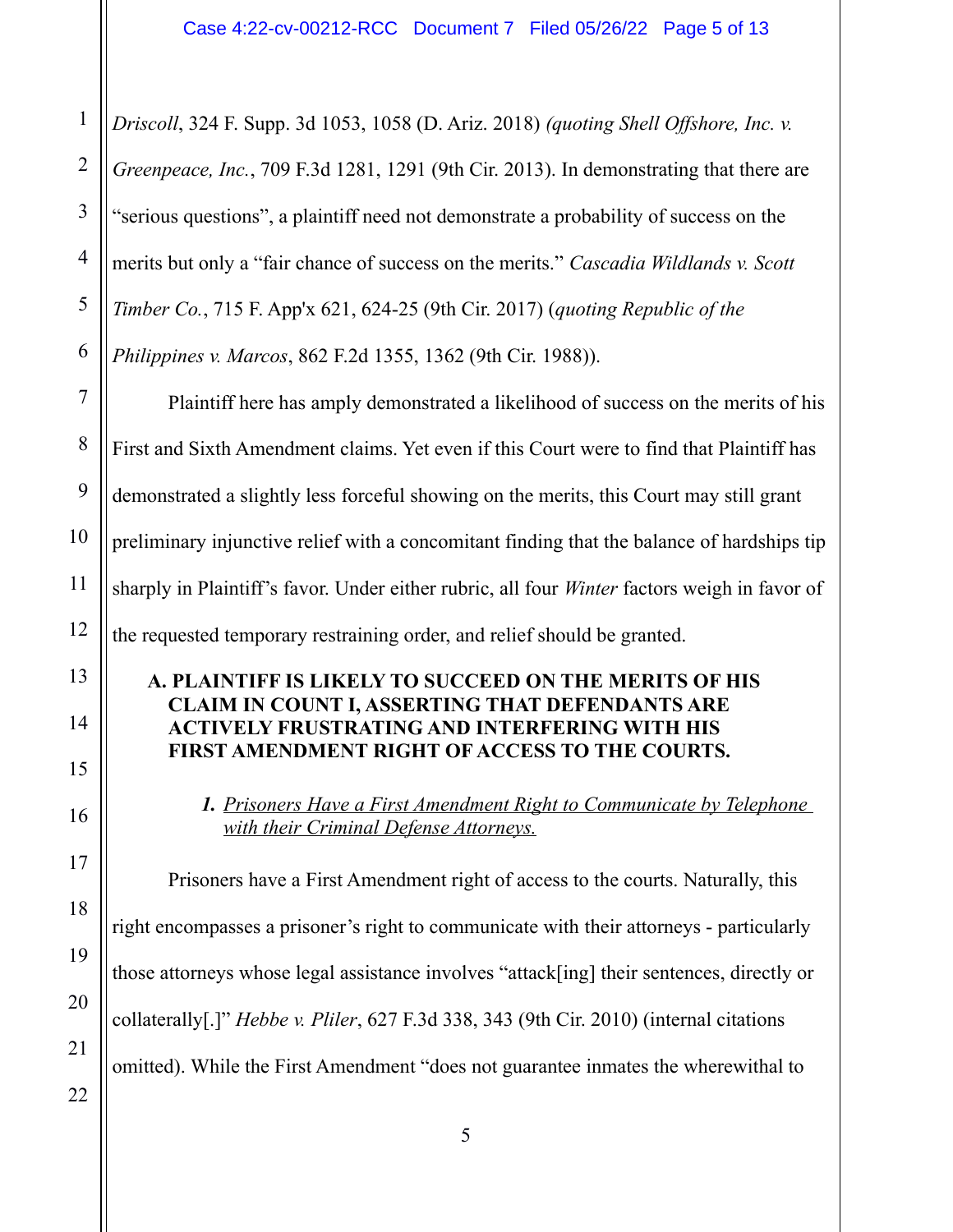transform themselves into litigating engines," *Lewis v. Casey*, 518 U.S. 343, 355 (1996), it does guarantee a prisoner's right to court access that is "adequate, effective, and meaningful." *Bounds v. Smith*, 430 U.S. 817, 822 (1977) abrogated on other grounds by Lewis v. Casey, 518 U.S. 343 (1996).

Indeed, the Constitution at times requires prison administrators to "shoulder affirmative obligations to assure all prisoners meaningful access to the courts." *Bounds*, 430 U.S. at 824. *See also R.G. v. Koller*, 415 F. Supp. 2d 1129, 1161 (D. Haw. 2006) (observing that "[p]rison officials must… eliminate undue barriers to inmate access [to the courts]")

Courts within the Ninth Circuit routinely find that this First Amendment right encompasses the right to speak by telephone with one's criminal defense attorney.<sup>[1](#page-5-0)</sup> This right to telephonic communication is heightened where in-person visitation by the criminal defense attorney is impracticable. *See, e.g., Williams v. ICC Comm*., 812 F. Supp. 1029, 1034 (N.D. Cal. 1992) (holding that denial of legal telephone calls would violate prisoner's rights where "the telephone is his only avenue for meaningful access to his lawyer").

Other circuits have similarly held that, at a minimum, the First Amendment access

<span id="page-5-0"></span><sup>1</sup> *See, e.g., Hogue v. Ada Cnty.*, 2014 WL 7722999, at \*8 (D. Idaho Dec. 12, 2014) (denying prison's motion to dismiss and concluding that the First Amendment includes the right of a segregated prisoner to phone his attorney); *Regalado v. Riverside Cnty*, 2021 WL 945249, at \*5 (C.D. Cal. Jan. 15, 2021) (observing that the right to request a phone call with one's attorney is a "protected activit[y] under the First Amendment."); *Johnson v. Galli*, 596 F. Supp. 135, 138 (D. Nev. 1984) (observing that the "use of a telephone is essential for a pretrial detainee to contact a lawyer, bail bondsman or other 19 20 21

person in order to prepare his case.").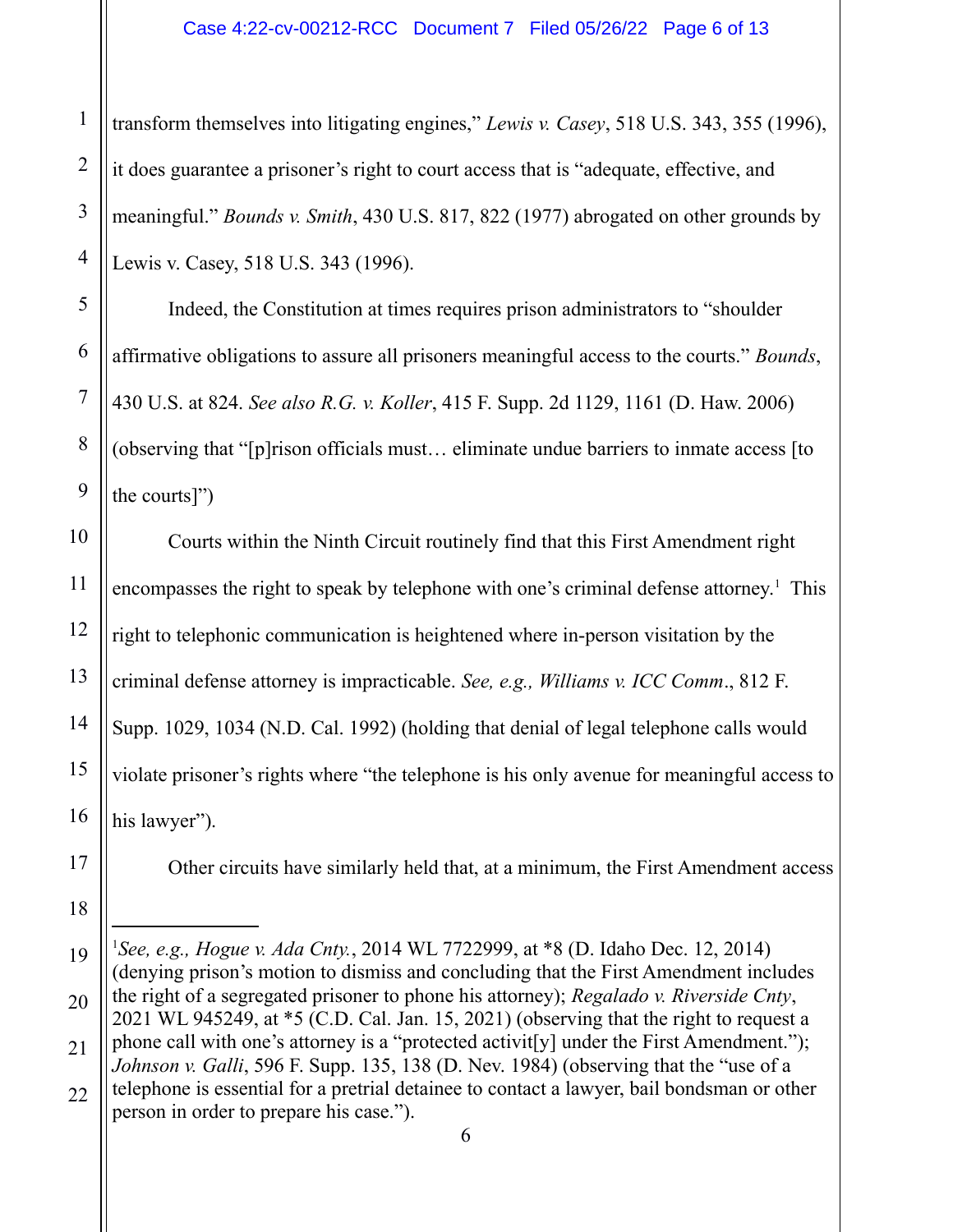to the courts includes telephone access to one's attorney. As the Second Circuit colorfully explained this point in evaluating a prison's complex system that expressed this point, "delay in communication [with a prisoner's attorney] caused by the prison's Rube Goldberg rules may itself be prejudicial to a prisoner's rights." *Davidson v. Scully*, 694 F.2d 50, 53 (2d Cir. 1982) (addressing access to one's attorney related to post-conviction filings). The Seventh Circuit held that denying telephone access to one's attorney for four consecutive days violates the Sixth Amendment and "may also violate the First and Fourteenth Amendments." *Tucker v. Randall*, 948 F.2d 388, 390–91 (7th Cir. 1991). 1

> *2. This First Amendment Right Encompasses the Right of Prisoners to Speak with Paralegals Retained by the Attorney to Assist with the Provision of Legal Services.*

"The attorney-client privilege protects the client's confidential communications with an attorney, *or the attorney's agent*, for the purpose of securing legal advice." *United States v. Zegzula*, 42 F.3d 1404 (9th Cir. 1994) (emphasis added). Similarly, a prisoner's right to communicate with his attorney extends equally to the attorney's paralegal. The Ninth Circuit has consistently held that paralegals and other non-attorney professionals retained by the attorney are important to the attorney's ability to render legal advice. *See, e.g., United States v. Sanmina Corp*., 968 F.3d 1107, 1116 (9th Cir. 2020) (noting that a client must feel free to communicate candidly with "third parties who have been engaged to assist the attorney in providing legal advice."); *United States v. Landof*, 591 F.2d 36, 39 (9th Cir. 1978) (same). Similarly, the Ninth Circuit has held that attorneys' not infrequent reliance on paralegals to assist in the fact-finding effort "counts as professional legal services." *United States v. Rowe*, 96 F.3d 1294, 1297 (9th Cir. 1996).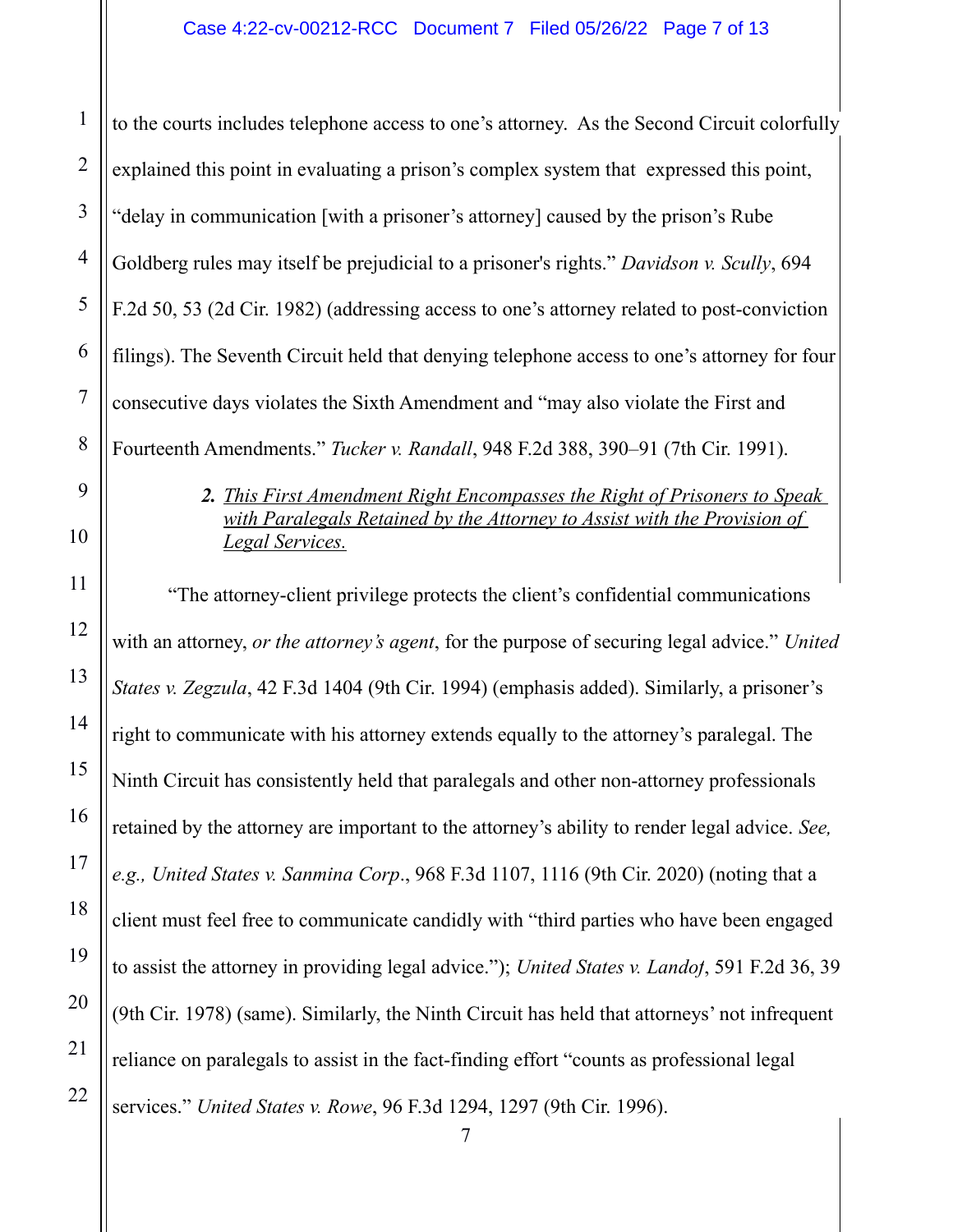1

11

13

14

15

16

17

18

21

Nowhere is this principle more elevated than when the non-attorney's expertise is essential for the attorney to make sense of the facts in a case. A classic example is where the attorney and client *literally* speak different languages, and a non-attorney is needed to bridge the divide. In *United States v. Mikhel,* for example, the Ninth Circuit was confronted with a prisoner who spoke English as a second language, but whose nonnative speech patterns resulted in the "imprecise" conveyance of important concepts. Prison administrators prohibited an interpreter from joining the attorney line. Recognizing that prisons are authorized to impose restrictions that are reasonably related to penological interests, the Ninth Circuit nevertheless concluded that preventing interpreters from joining the attorney line amounted to an "exaggerated response to prison concerns and places an unacceptable burden" on the prisoner's right to consult with his attorney. *U.S. v. Mikhel*, 552 F.3d 961, 963 (9th Cir. 2009). 2 3 4 5 6 7 8 9 10 12

Spoken language is not the only scenario in which an attorney requires the expert assistance of a non-attorney. "[A]ccountants, interpreters, or polygraph examiners" are all examples of non-attorney "outside experts engaged to assist the attorney in providing legal services to the client." *Jenkins v. Bartlett*, 487 F.3d 482, 491 (7th Cir. 2007). Such individuals often prove indispensable to the attorney because they "transmit[] or interpret[] client communications to the attorney." *Id.* 

Here, Mr. Chakravorty serves precisely this role on behalf of the attorneys of Tully & Weiss. During the months that Plaintiff's attorneys spent gathering evidence and preparing the Rule 33 petition for a new trial, Mr. Chakravorty played an essential role in interpreting computer data for the attorneys. Most notably, Mr. Chakravorty aided in 19 20 22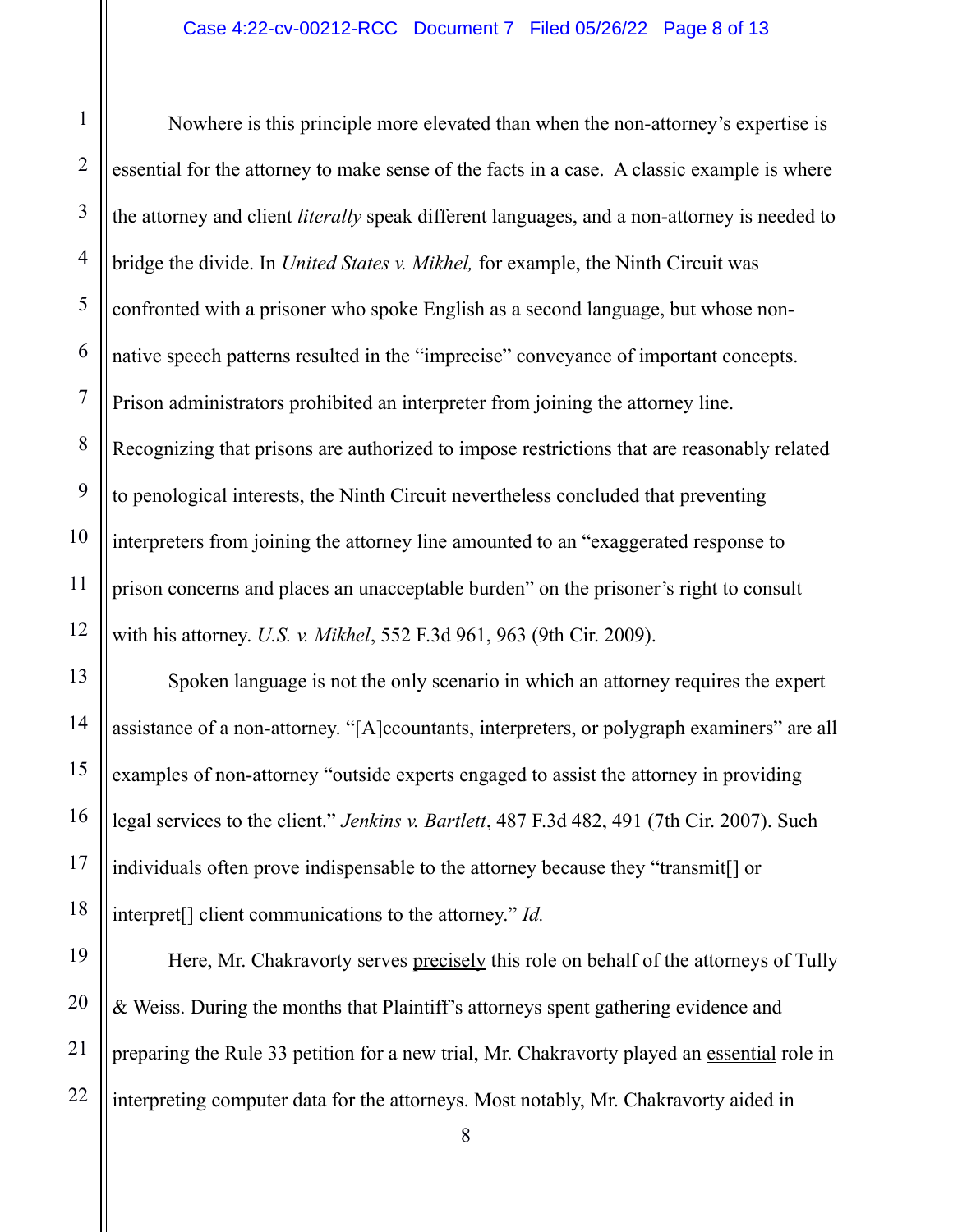translating voluminous amounts of metadata - information that is embedded within most computer files - revealing critical information about the dates, methods, and origins of document edits and document alterations. Prior to Tully & Weiss being retained, Mr. Chakravorty and Plaintiff spent months discussing, analyzing, and theorizing about how this metadata contained in computer files affects Plaintiff's legal case. This collaborative process between Mr. Chakravorty and Plaintiff yielded some important revelations - later confirmed by *Daubert* experts - and included in the May 3rd motion described above. It is clear that Mr. Chakravorty is no garden-variety paralegal. But even if Mr. Chakravorty's role as paralegal were limited to filling out paperwork and aiding in the communication between attorney and client, the prison would still be precluded from cutting off communication, absent a legitimate penological interest. Defendants and their agents have offered to Plaintiff no explanation, let alone a "legitimate" one. **B. PLAINTIFF IS LIKELY TO SUCCEED ON THE MERITS OF HIS CLAIM IN COUNT III, THAT DEFENDANTS' ACTIONS AMOUNT TO A VIOLATION OF THE SIXTH AMENDMENT RIGHT TO EFFECTIVE ASSISTANCE OF COUNSEL.** Not only are Defendants' actions in cutting off telephone communication with Mr. Chakravorty a First Amendment violation, they also amount to a Sixth Amendment violation of Plaintiff's right to effective assistance of counsel. Indeed, the right to assistance of counsel "would be, in many cases, of little avail if it did not comprehend the right to be heard by counsel." *Gideon v. Wainwright*, 372 U.S. 335, 344 (1963). Government restrictions on communication between criminal defendant and attorney violate the Sixth Amendment when imposed during a critical juncture of the legal 1 2 3 4 5 6 7 8 9 10 11 12 13 14 15 16 17 18 19 20 21 22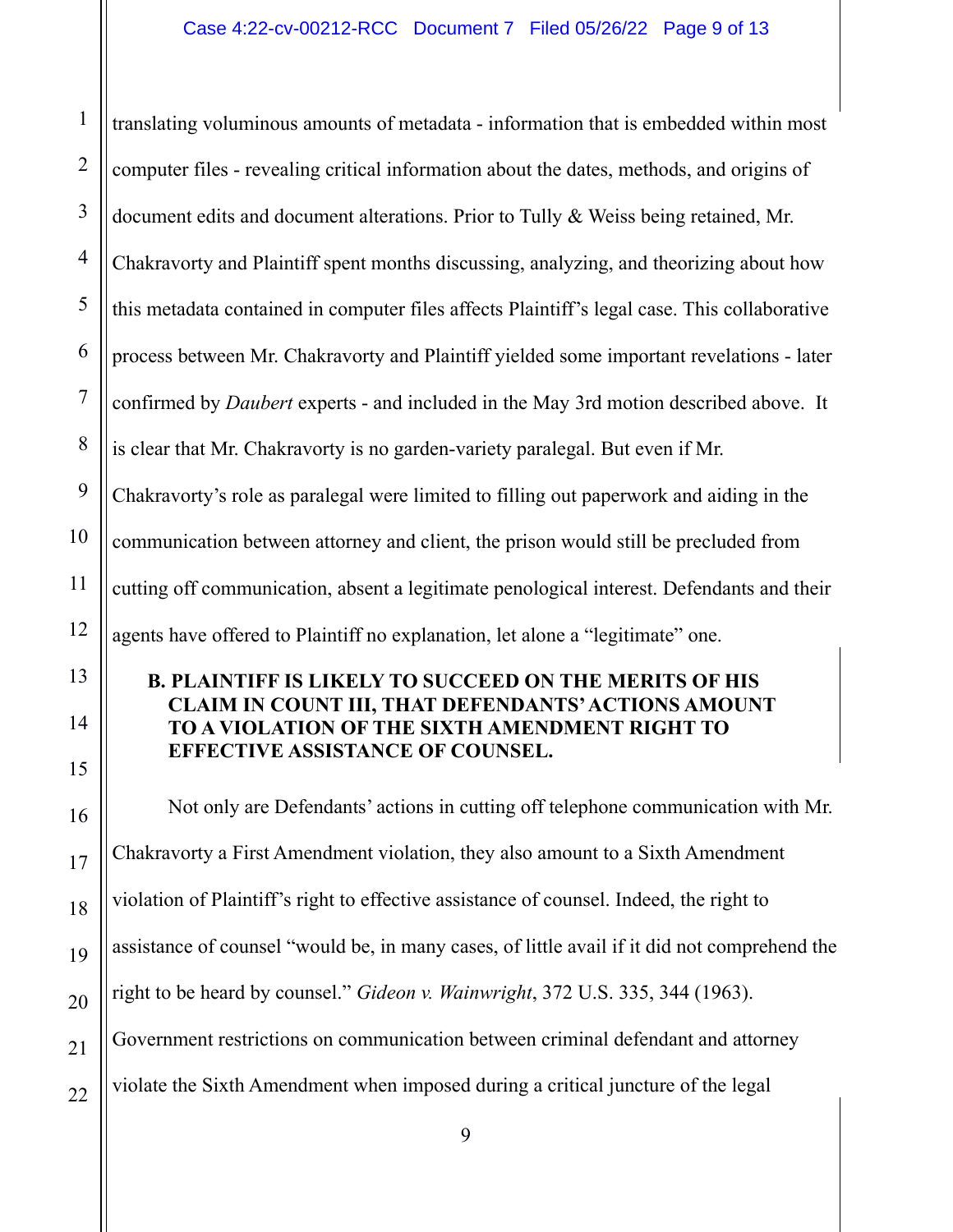representation. For example, the Supreme Court held that a violation of the Sixth Amendment occurs when the government prohibits a criminal defendant from communicating with his attorney for 17 hours during a critical juncture of his trial. *Geders v. United States*, 425 U.S. 80, 87 (1976); *See also Tucker v. Randall*, 948 F.2d 388, 390-91 (7th Cir. 1991) ("[t]he Sixth Amendment right to counsel would be implicated if plaintiff was not allowed to talk to his lawyer for the entire four-day period."). 1 2 3 4

So strong is this Constitutional right that, even if Defendants were to proffer some legitimate countervailing interest, the tension "must, under the Sixth Amendment, be resolved in favor of the right to the assistance and guidance of counsel." *Geders,* 425 U.S. at 91. This is the key lesson of the Sixth Amendment. See, e.g., *Luis v. United States*, 578 U.S. 5, 10 (2016) (holding that the government's interest in "freezing" potentially illgotten proceeds is outweighed by the criminal defendant's Sixth Amendment right to use presumptively "untainted" funds to hire an attorney of choice); *see also United States v. Gonzalez-Lopez*, 548 U.S. 140, 152 (2006) (holding that a court's inherent authority to regulate the admission of attorneys does not overpower a criminal defendant's Sixth Amendment right to hire an attorney of choice).

This right also includes the right to communicate with paralegals who are retained by the criminal defense attorney. *See, e.g., Smith v. Coughlin,* 748 F.2d 783, 789 (2d Cir.1984) (ban on visits by paralegal personnel to convicted inmate violated the Sixth Amendment); *Benjamin v. Fraser*, 264 F.3d 175, 186 (2d Cir. 2001) ("Considering appellant's second argument—that appellees' refusal to allow him to see paralegal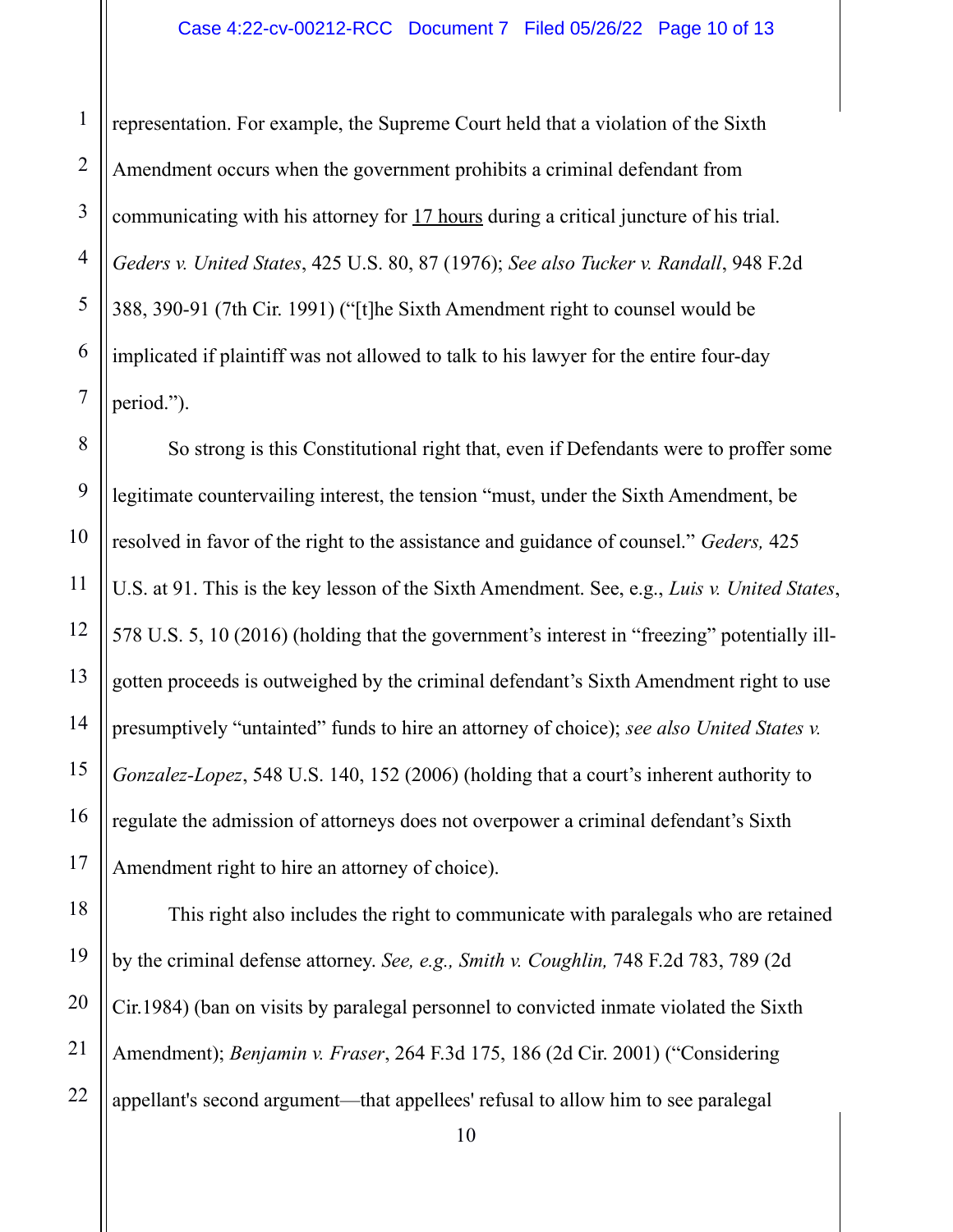personnel denied him effective assistance of counsel—we agree with the district court that this claim is meritorious.").

## **C. PLAINTIFF IS SUFFERING IRREPARABLE HARM AS A RESULT OF THE FIRST AND SIXTH AMENDMENT VIOLATIONS.**

Courts have held that access-to-counsel claims based on the government's wrongful interference strike at the "root... of the constitutional guarantee." *United States v. Gonzalez-Lopez*, 548 U.S. 140, 147–48 (2006). As such, Plaintiff is likely to suffer irreparable harm because, absent injunctive relief, he will be deprived of the most basic constitutional protections under the First and Sixth Amendments. *Elrod v. Burns*, 427 U.S. 347, 373 (1976) (finding that a constitutional deprivation "unquestionably constitutes irreparable injury."); *Nelson v. NASA*, 530 F.3d 865, 882 (9th Cir. 2008), *rev'd on other grounds*, 562 U.S. 134 (2011) ("[C]onstitutional violations... generally constitute irreparable harm."); *Melendres v. Arpaio*, 695 F.3d 990, 1002 (9th Cir. 2012) ("Plaintiffs faced irreparable harm in the form of a deprivation of constitutional rights."). This presumption of irreparable harm applies equally to prisoner cases. *Luckette v. Lewis*, 883 F.Supp. 471, 483 (D. Ariz. 1995) (finding that a prisoner who suffered a First Amendment violation enjoys a presumption of irreparable harm)

## **D. THE EQUITIES TIP SHARPLY IN PLAINTIFF'S FAVOR**

Courts "must balance the competing claims of injury and must consider the effect on each party of the granting or withholding of the requested relief." *Winter v. Nat. Res. Def. Counsel*, 555 U.S. 7, 24 (2008) (citation omitted). Here, the answer is clear: the harm to Plaintiff outweighs any conceivable hardship to Defendants. Indeed, Defendants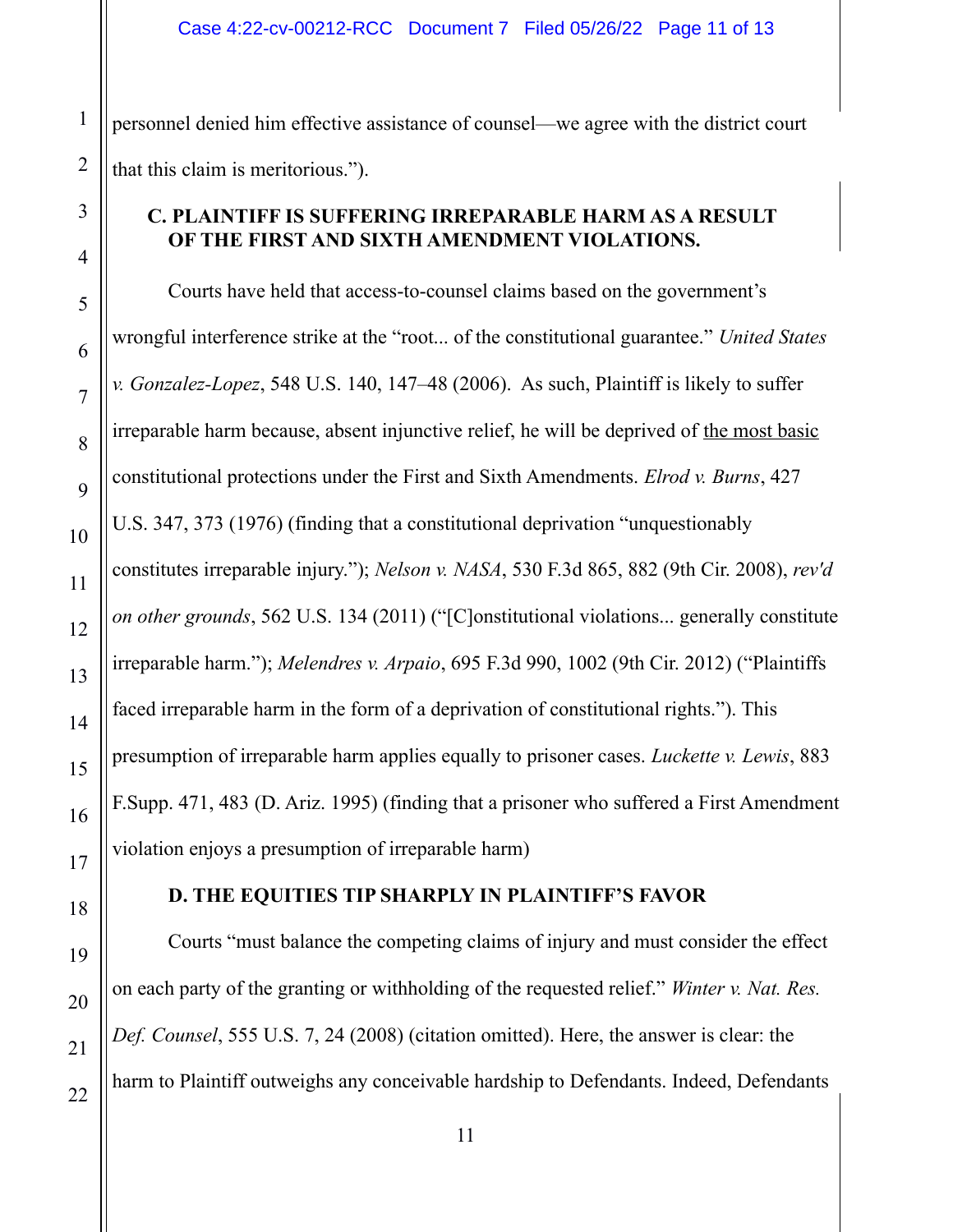are already required to have a system in place to allow secured telephonic communications between prisoners, their attorneys, and their attorneys assistants.

On Plaintiff's side is his constitutional right to communicate openly with this counsel of choice in a rapidly-closing window of opportunity, and aid his counsel in preparing a criminal defense, and his Sixth Amendment right to hire and utilize counsel of his choice. To the extent Defendants may cite financial hardship in allowing Plaintiff to communicate with a non-attorney paralegal, courts have "little difficulty concluding that the balance of hardships tips decidedly in plaintiffs' favor.'" *Harris v. L.A. Cty Bd. of Supervisors*, 366 F.3d 754, 766 (9th Cir. 2004) (*quoting Lopez v. Heckler*, 713 F.2d 1432, 1437 (9th Cir.1983)).

Any possible hardship that Defendants may identify is really no hardship at all, because Defendants are already required to follow the Constitution. "[The government] cannot suffer harm from an injunction that merely ends an unlawful practice[.]" *Rodriguez v. Robbins*, 715 F.3d 1127, 1145 (9th Cir. 2013). Because it is "always in the public interest to prevent the violation of a party's constitutional rights," the balance of equities tip sharply in Mr. Raniere's favor. *Melendres v. Arpaio*, 695 F.3d 990, 1002 (9th Cir. 2012) (internal citations omitted). The equities tip in favor of a plaintiff where the burden to prison officials is mere "administrative inconvenience." *R.G. v. Koller*, 415 F.Supp.2d 1129, 1162 (D. Haw. 2006).

To the extent that Defendants claim that Mr. Chakravorty is banned by reason of his affiliation with Plaintiff's former organization NXIVM, this holds no weight, for several reasons. First, Mr. Chakravorty has never been a member of NXIVM, NXIVM